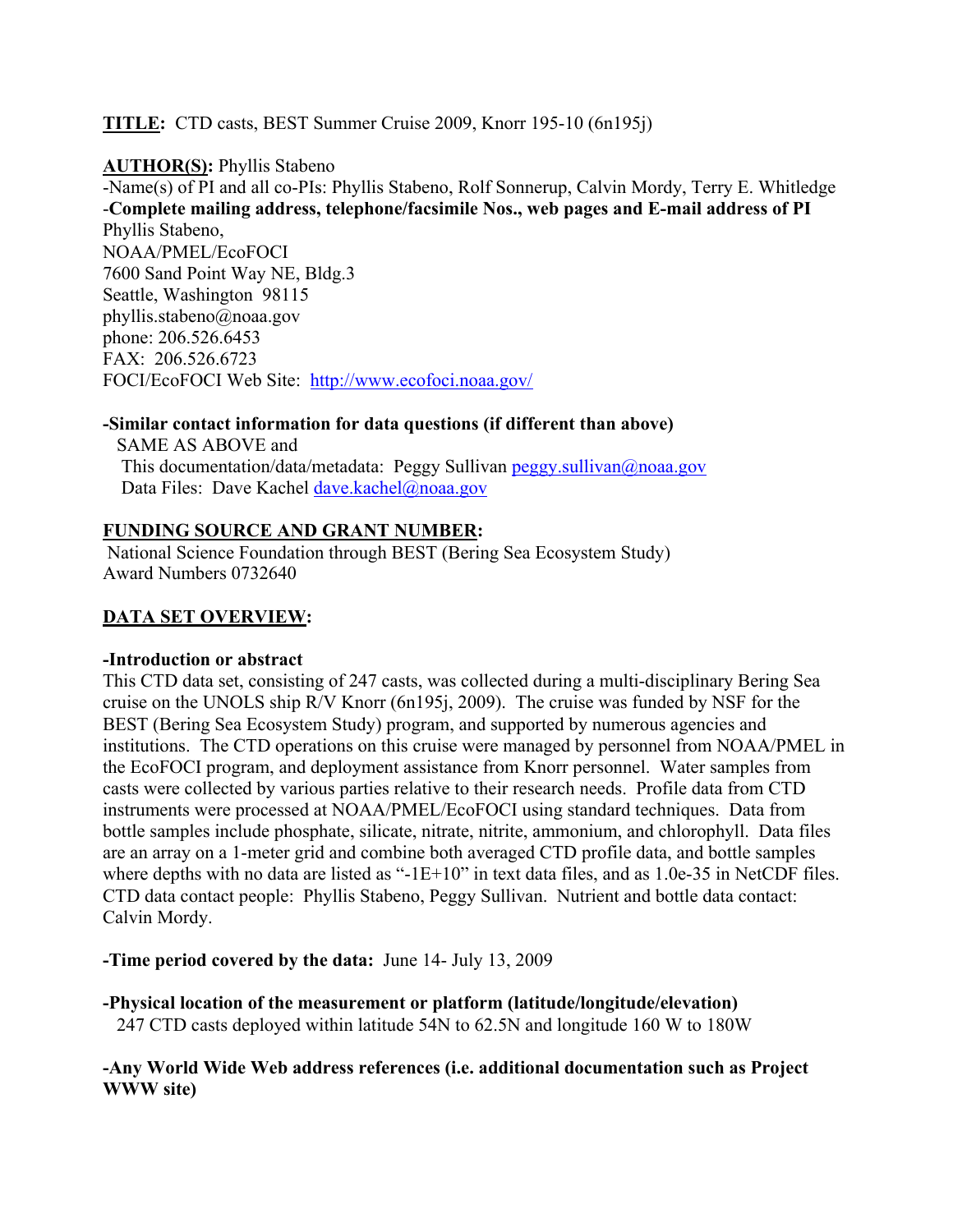BEST/BSIERP Site: http://bsierp.nprb.org/

BEST Data Management: http://bsierp.nprb.org/data\_mgt/ NSF Award: http://www.nsf.gov/awardsearch/showAward.do?AwardNumber=0732640

# **INSTRUMENT DESCRIPTION:**

#### **-Brief text describing the instrument with references**

SeaBird SBE-911plus CTD unit with dual temperature and conductivity sensors, and added instruments as listed (www.seabird.com/products/profilers.htm): Conductivity S/N 2186 Conductivity S/N 2670 Temperature S/N 4039 Temperature S/N 4195 Pressure Digiquartz with TC S/N 94763 SBE09785 vert orientation PAR /Irradiance, Biospherical/Licor S/N QSP-200L 4550 SPAR/Surface Irradiance S/N QSR-240 6294 Transmissometer, Chelsea/Seatech/Wetlab CStar S/N CST-116 Fluorometer, WET Labs ECO-AFL/FL S/N FLNTURTD-304 Turbidity, FLNTU S/N FLNTURTD-304 Altimeter S/N 997 Oxygen sensor, SBE-43 S/N 0723

## **-Figures (or links), if applicable**

Web reference to instrument:

 http://www.seabird.com/products/spec\_sheets/911data.htm Figure showing CTD transect map: knorr19510 PMEL CTDmap.gif

## **-Table of specifications (i.e. accuracy, precision, frequency, etc.)**

Page 10 of Seabird instrument reference (above)

## **DATA COLLECTION and PROCESSING:**

## **-Description of data collection**

Data were collected via CTD platform operated by personnel from NOAA/PMEL in the EcoFOCI program, with assistance from Knorr technicians. At each CTD location, the CTD rosette was lowered to 10 meters to equilibrate, brought to surface, then lowered to within 5m of the bottom, at  $\sim$ 30m/minute down to 150 m (on average) and  $\sim$ 50m/minute below that. Water bottles were fired at desired depths on the upcast. Once on board, numerous water samples were taken from Niskin bottles by members of the interdisciplinary science team.

## **-Description of derived parameters and processing techniques used**

All data are either instrument variables, calculated variables, or measured from bottle samples. Instrument variables: pressure, temperature (primary, secondary), oxygen, transmissivity, attenuation, PAR, fluorometer.

Calculated values: salinity (primary and secondary, derived from conductivity and temperature, corrected by calibration with salt samples), chlorophyll-a (factory calibration), sigma-t, and dynamic height.

Bottle samples: nutrients (phosphate, silicate, nitrate, nitrite, ammonium), chlorophyll-a (total and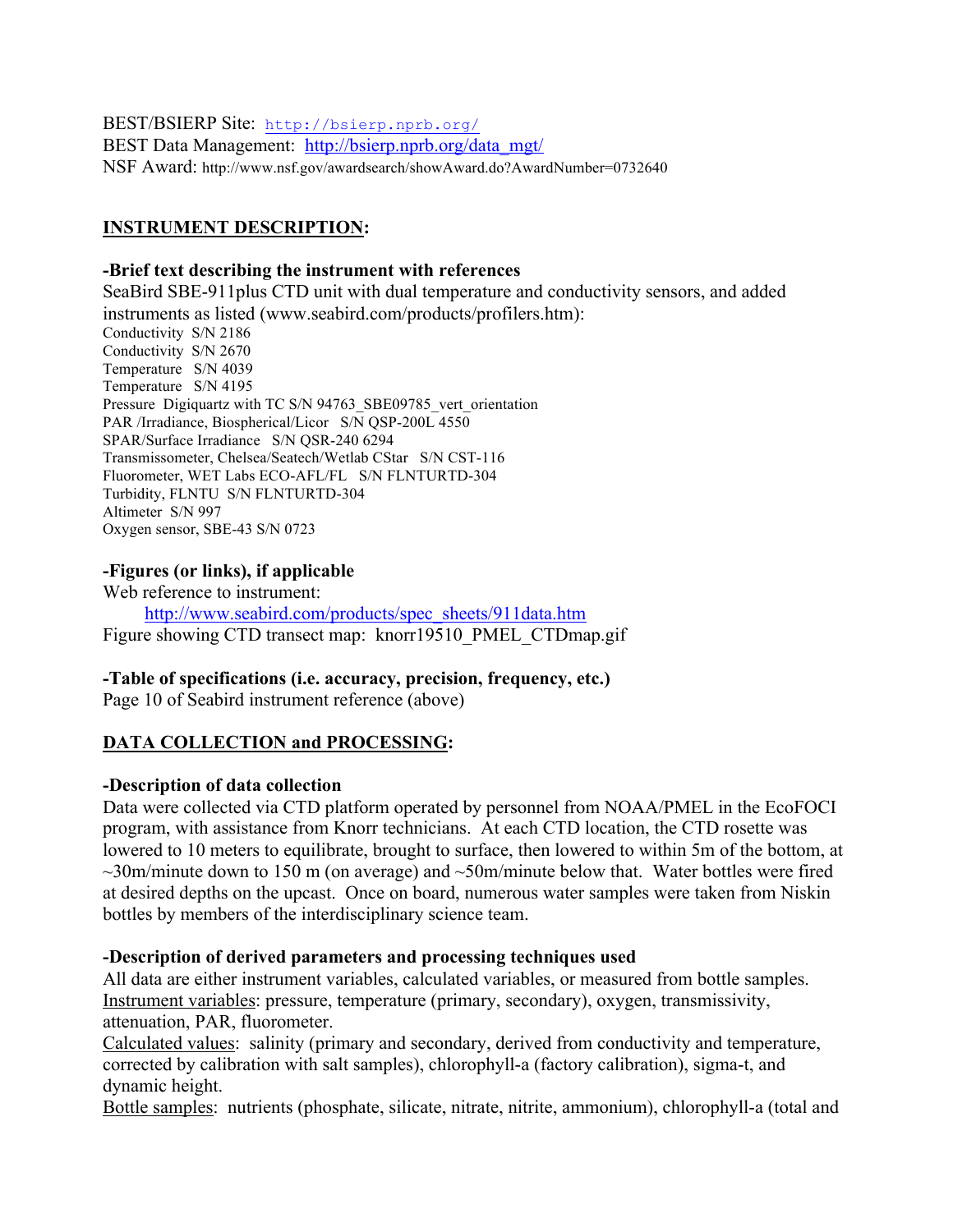size fractionated using two methods; acidification and Welschmeyer). Phaeopigments (total and size fractionated) were obtained from Chlorophyll-a samples.

Not all variables were sampled from all bottles or on all casts. Selected variables have dual-unit listings. Two chlorophyll methods were used: the acidification technique (Holm-Hansen, O., et al, 1965), and the Welschmeyer method (Welschmeyer, 1985). Calibration coefficients for instruments are available in the attached file knorr19510\_CTDCalFile.txt

#### **-Description of quality control procedures and Processing**

Data are processed using Seabird CTD software and calibration file. Post-processing at the Pacific Marine Environmental Laboratory includes filtering extreme outliers, extrapolation of values from the top value collected at 3-5m to the surface. Each cast is visually reviewed for reasonableness and density inversions (greater than 0.02 sigma-t) caused by spurious measurements. This process is facilitated by comparison of the outputs of the 2 temperature and conductivity sensors. Profile data are bin-averaged to 1 meter. Nutrient samples were analyzed according to the methods of Gordon, et al (see reference below). Samples were collected in 50 ml high-density polyethylene bottles that were rinsed first with 10% HCl prior to each station, and rinsed at least three times with sample before filling. Some samples were refrigerated for 3-12 hours prior to analysis, and some frozen for later analysis.

# **DATA FORMAT:**

# **-Data file structure, format and file naming conventions (e.g. column delimited ASCII, NetCDF, GIF, JPEG, etc.)**

Data sets include continuous profile data and bottle samples from discrete depths. Data files are provided in two formats: NetCDF, and tab-delimited ASCII text.

NetCDF (EPIC standard) format includes meteorological and other metadata. "Code" is an EPIC-NetCDF-specific key code defining variables and units (see list below). Missing data are denoted by 1.0e-35. The format is defined at Unidata and PMEL-EPIC Web Sites.

http://www.epic.noaa.gov/epic/software/

http://www.unidata.ucar.edu/software/netcdf/

The text format is a tab-delimited file with 1-line header and .odv suffix, formatted for use with Ocean Data View and other ASCII-friendly software. Missing data are designated using -1.0e+10.

#### **-Data format and layout (i.e. description of header/data records, NetCDF format) List of Variables with Short Name and Units (included in header) and grid definition** Axes:

| code name           |             | type lower corner | upper corner | units           |
|---------------------|-------------|-------------------|--------------|-----------------|
| $501 \times$ lon    | <b>EVEN</b> | 163.1382 W        |              | degree west     |
| $500 \text{ y}$ lat | <b>EVEN</b> | 55.9613 N         |              | degree north    |
| $1$ z dep           | <b>EVEN</b> | 0.00              | 82.00        | dhar            |
| 624 t time          | <b>EVEN</b> | 16-Jun-2009 13:29 |              | True Julian Day |
|                     |             |                   |              |                 |

Variable(s):

| code              | name                  | units                        |            |
|-------------------|-----------------------|------------------------------|------------|
| 28 T              |                       | TEMPERATURE (C)              | €          |
| 35 T <sub>2</sub> |                       | <b>Secondary Temperature</b> | €          |
| 41 S              | <b>SALINITY (PSU)</b> |                              | <b>PSU</b> |
| 42 S              | <b>SALINITY (PSU)</b> |                              | <b>PSU</b> |
| 70. ST            |                       | $SIGMA-T (KG/M**3)$          | $kg m-3$   |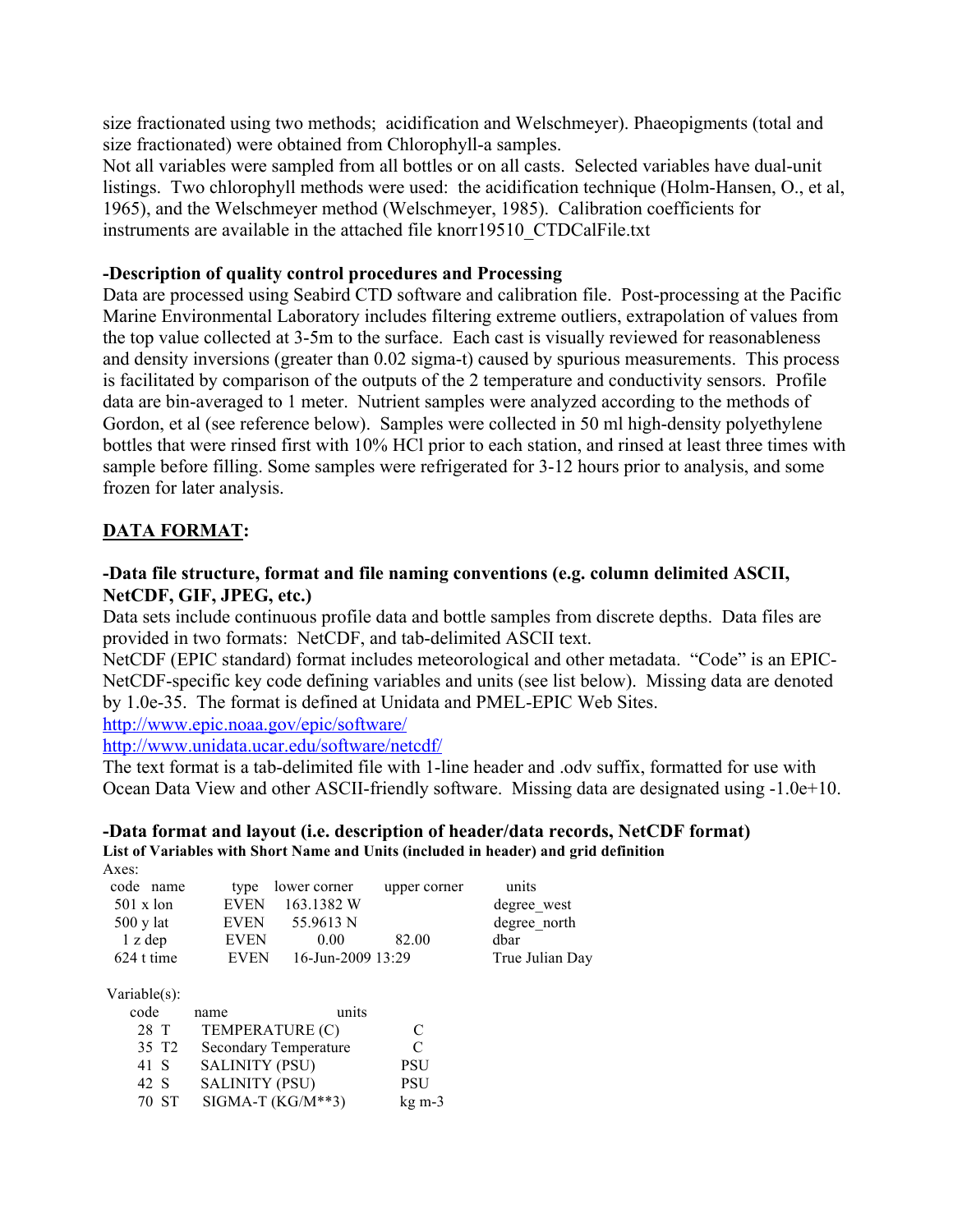10 DYN DYNAMIC METERS dyn-m 65 O OXYGEN (UMOL/KG) umol/kg 60 O OXYGEN (ML/L) ml/l 62 OST OXYGEN, %SAT % 107 TRN TRANSMISSOMETER VOLTAGE 7 volts 904 Tr Transmissometry (CTD) % 55 ATTN ATTENUATION m-1 916 PAR Photosynthetically Active Radiation(volts) V 905 PAR Photosynthetic Active Radiation uEin m-2 s-1 918 SPAR Surface Photosynthetically Act uEin m-2 s-1 103 BTL NISKIN BOTTLE NUMBER 286 PO4 PHOSPHATE (micromoles/kg) uM/kg 288 SI SILICATE (micromoles/kg) uM/kg 282 NO3 NITRATE (micromoles/kg) uM/kg 284 NO2 NITRITE (micromoles/kg) uM/kg 289 NH4 AMMONIUM (micromoles/kg) uM/kg 971 rFv raw fluorometer Volts(CTD) Volts 2930 Cla CTD Chlorophyll-a factory calibration ugrams/l 2931 Cla CTD Chlorophyll-a laboratory calibration ugrams/l 2932 Cla CTD upcast Chlorophyll-a laboratory calibration ugrams/l 933 Cla Chlorophyll ugrams/l 2933 Cla Chlorophyll-a total ugrams/l 2934 Cla Chlorophyll-a Large Size Fraction ugrams/l 2935 Cla Chlorophyll-a Small Size Fraction ugrams/l 2936 Cla Welschmeyer Chlorophyll-a Total ugrams/l 2937 Cla Welschmeyer Chlorophyll-a Large Size Fraction ugrams/l 2938 Cla Welschmeyer Chlorophyll-a Small Size Fraction ugrams/l 907 Fph Phaeopigments ugrams/l 2907 Fph Phaeopigments Large Size Fraction ugrams/l

2908 Fph Phaeopigments Small Size Fraction ugrams/l

#### **Sample Data Records with Column Headers (NetCDF format):**

Variables

T,T2,S,S,ST,DYN,O,OST,TRN,Tr,ATTN,PAR,PAR,SPAR,BTL,PO4,SI,NO3,NO2,NH4,rFv,Cla,Chl,Cla,Cla,Cla,Cla, Cla,Cla,Fph,Fph,Fph

Epic codes

28,35,41,42,70,10,65,62,107,904,55,916,905,918,103,286,288,282,284,289,971,2930,933,2933,2934,2935,2936,2937,2 938,907,2907,2908

| Pres(db)                        |            | T2                  | S<br>S   | <b>ST</b>                         | <b>DYN</b> | $\Omega$            | <b>OST</b> | <b>TRN</b>                                               | Tr                  | <b>ATTN</b> |
|---------------------------------|------------|---------------------|----------|-----------------------------------|------------|---------------------|------------|----------------------------------------------------------|---------------------|-------------|
| <b>PAR</b>                      | <b>PAR</b> | <b>SPAR</b>         | BTL      | PO <sub>4</sub>                   | <b>SI</b>  | NO <sub>3</sub>     | NO2        | NH <sub>4</sub><br>rFv                                   | Cla                 |             |
| Chl                             | Cla        | Cla<br>Cla          | Cla      | Cla                               | Cla        | Fph                 | Fph        | Fph                                                      |                     |             |
| 0.00                            | $-1.6613$  | $-1.6832$           | 31.6179  | 31.6383                           |            | 25.4287 0.00000E+00 |            | 368.4243                                                 | 95.7834             | 3.7535      |
| 74.6712                         | 1.1683     | 3.6463              | 423.4000 | 933.9800                          | $1e+35$    | $1e+35$             | $1e+35$    | $1e+35$                                                  | $1e+35$             |             |
| $1e+35$                         | 1.2811     | $-0.0649$           | $1e+35$  | $1e+35$                           | $1e+35$    | $1e+35$             | $1e+35$    | $1e+35$                                                  | $1e+35$             | $1e+35$     |
| 1.00                            | $-1.6613$  | $-1.6832$           | 31.6179  | 31.6383                           |            | 25.4287 0.25398E-02 |            | 368,4243<br>95.7834                                      |                     | 3 7 5 3 5   |
| 74.6712                         | 1.1683     | 3.6463              | 423,4000 | 933.9800                          | $1e+35$    | $1e+35$             | $1e+35$    | $1e+35$                                                  | $1e+35$             |             |
| $1e+35$                         | 1.2811     | $-0.0649$           | $1e+35$  | $1e+35$                           | $1e+35$    | $1e+35$             | $1e+35$    | $1e+35$                                                  | $1e+35$             | $1e+35$     |
| 2.00                            | $-1.6613$  | $-1.6832$           | 31 6179  | 31.6383                           |            | 25 4287 0 50795E-02 |            | 368.4243<br>95 7834                                      |                     | 3 7 5 3 5   |
| 74.6712                         | 1.1683     | 3.6463              | 423,4000 |                                   |            |                     |            | 933.9800 0.70000E+01 0.12694E+01 0.24664E+02 0.62863E+01 |                     |             |
| $0.10078E + 00$ $0.33823E + 01$ |            |                     | 1.2811   | $-0.0649$ 0.16327E+00 0.39358E+00 |            |                     |            | $1e+35$                                                  | $1e+35$ 0.41150E+00 |             |
| $1e+35$                         |            | $1e+35$ 0.28062E+00 |          |                                   |            |                     |            |                                                          |                     |             |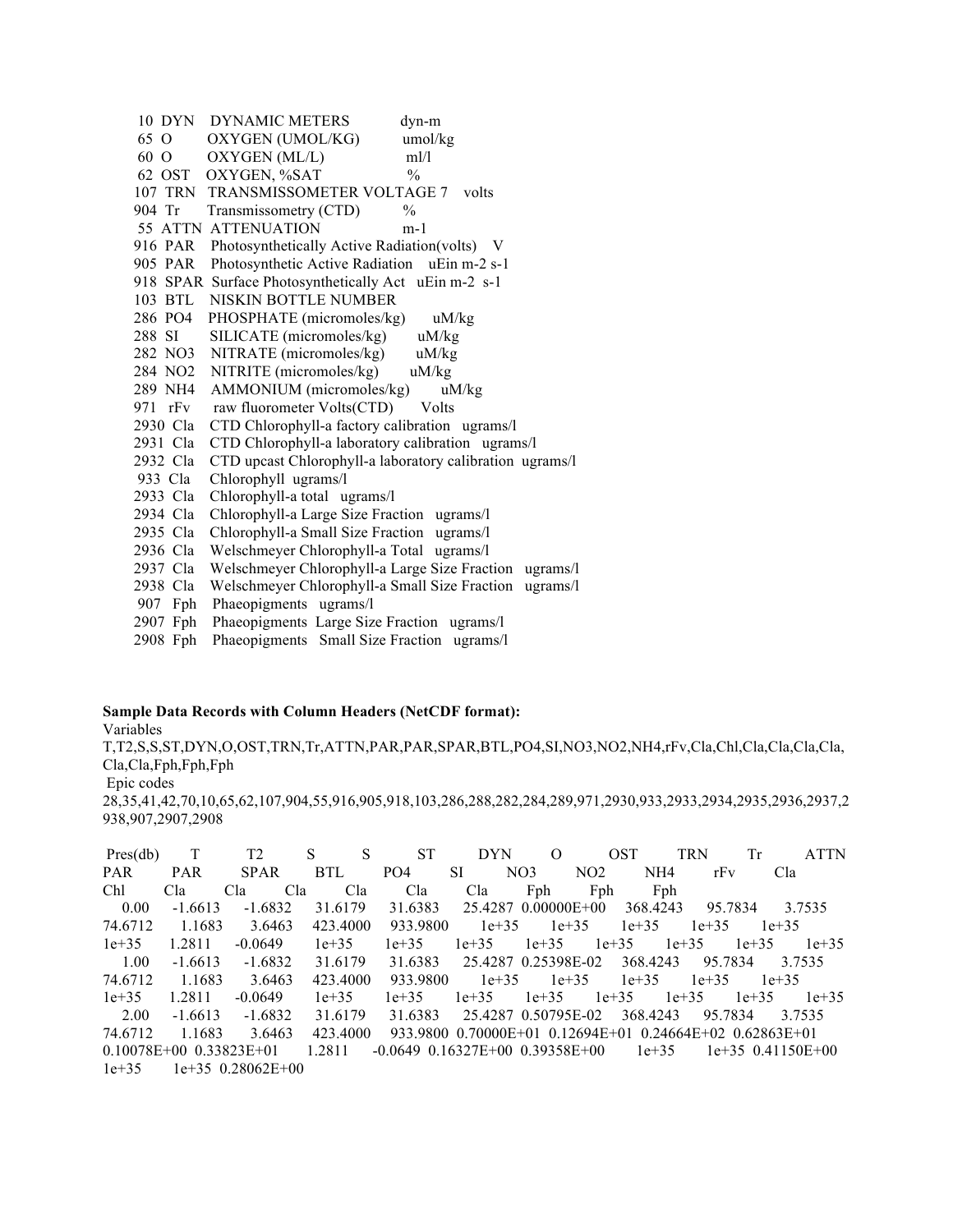| 3.00    | $-1.6976$                   | $-1.6996$ | 31.6135  | 31.6219   |                | 25.4258 0.76204E-02                                                                 | 369.2490                                                 | 95.9914              | 3.7441          |
|---------|-----------------------------|-----------|----------|-----------|----------------|-------------------------------------------------------------------------------------|----------------------------------------------------------|----------------------|-----------------|
| 74.4813 | 1.1785                      | 3.5457    | 341.3700 | 932.3900  | $1e+35$        | $1e+35$                                                                             | $1e+35$                                                  | $1e+35$              | $1e+35$         |
| $1e+35$ | 1.2635                      | $-0.1241$ | $1e+35$  | $1e + 35$ | $1e+35$        | $1e + 35$                                                                           | $1e+35$                                                  | $1e + 35$<br>$1e+35$ | $1e+35$         |
| 4.00    | $-1.7002$                   | $-1.6995$ | 31.6091  | 31.6155   |                | 25.4223 0.10164E-01                                                                 |                                                          | 369.5974 96.0763     | 3.7510          |
| 74.6194 | 1.1711                      | 3.4366    | 265.4000 | 932.2800  | $1e+35$        | $1e+35$                                                                             | $1e + 35$                                                | $1e+35$              | $1e+35$         |
| $1e+35$ | 1.3054                      | 0.0251    | $1e+35$  | $1e+35$   | $1e+35$        |                                                                                     | $1e+35$ $1e+35$ $1e+35$                                  | $1e + 35$            | $1e+35$         |
| 5.00    | $-1.7024$                   | $-1.7013$ | 31.6054  | 31.6109   |                | 25.4193 0.12711E-01                                                                 |                                                          | 369.8159 96.1282     | 3.7473          |
| 74.5444 | 1.1751                      | 3.3289    | 206.7900 | 932.2800  | $1e+35$        | $1e+35$                                                                             | $1e+35$                                                  | $1e+35$              | $1e+35$         |
| $1e+35$ | 1.3203                      | 0.0810    | $1e+35$  | $1e+35$   | $1e+35$        |                                                                                     | $1e+35$ $1e+35$ $1e+35$                                  | $1e+35$              | $1e+35$         |
| 6.00    | $-1.7036$                   | $-1.7042$ | 31.6020  | 31.6071   |                | 25.4166 0.15261E-01                                                                 |                                                          | 369.9674 96.1622     | 3.7451          |
| 74.4997 | 1.1775                      | 3.2295    | 164.1700 | 932.2800  | $1e+35$        | $1e+35$                                                                             | $1e+35$                                                  | $1e+35$              | $1e+35$         |
| $1e+35$ | 1.3504                      | 0.1974    | $1e+35$  | $1e+35$   | $1e+35$        |                                                                                     | $1e+35$ $1e+35$ $1e+35$                                  |                      | $1e+35$ $1e+35$ |
| 7.00    | $-1.7049$                   | $-1.7036$ | 31.6003  | 31.6043   |                | 25.4153 0.17812E-01                                                                 | 370.4406                                                 | 96.2833              | 3.7512          |
| 74.6238 | 1.1709                      | 3.1319    | 131.3600 | 932.2800  |                | $1e+35$ $1e+35$                                                                     | $1e+35$                                                  | $1e+35$              | $1e+35$         |
| $1e+35$ | 1.3863                      | 0.3516    | $1e+35$  | $1e+35$   | $1e+35$        |                                                                                     | $1e+35$ $1e+35$ $1e+35$                                  |                      | $1e+35$ $1e+35$ |
| 8.00    | $-1.7060$                   | $-1.7047$ | 31.5984  | 31.6020   |                |                                                                                     | 25.4137 0.20365E-01 370.3354 96.2578                     |                      | 3.7488          |
| 74.5747 | 1.1735                      | 3.0338    | 105.0800 |           | 932.2800 1e+35 | $1e + 35$                                                                           | $1e+35$                                                  | $1e+35$              | $1e+35$         |
| $1e+35$ | 1.3940                      | 0.3859    | $1e+35$  | $1e+35$   | $1e+35$        |                                                                                     | $1e+35$ $1e+35$ $1e+35$                                  |                      | $1e+35$ $1e+35$ |
| 9.00    | $-1.7059$                   | $-1.7039$ | 31.5980  | 31.6005   |                | 25.4134 0.22918E-01                                                                 | 370.3262                                                 | 96.2450              | 3.7484          |
| 74.5670 | 1.1739                      | 2.9385    | 84.1430  | 929.8100  | $1e+35$        | $1e+35$                                                                             | $1e+35$                                                  | $1e+35$              | $1e+35$         |
| $1e+35$ | 1.3660                      | 0.2631    | $1e+35$  | $1e+35$   | $1e+35$        | $1e+35$                                                                             | $1e+35$                                                  | $1e+35$<br>$1e+35$   | $1e+35$         |
| 10.000  | $-1.7051$                   | -1.7039   | 31.5963  | 31.5991   |                | 25.4120 0.25472E-01                                                                 | 370.3313                                                 | 96.2456              | 3.7468          |
| 74.5345 | 1.1756                      | 2.8459    | 67.9040  |           |                |                                                                                     | 928.1800 0.60000E+01 0.12570E+01 0.24222E+02 0.62446E+01 |                      |                 |
|         | $0.99058E-01$ $0.33846E+01$ |           | 1.3874   |           |                |                                                                                     | 0.3556 0.18099E+00 0.37034E+00 0.12910E+00 0.31026E+00   |                      |                 |
|         |                             |           |          |           |                | $0.38443E+00$ $0.13305E+00$ $0.21908E+00$ $0.25785E+00$ $0.25785E+00$ $0.25785E+00$ |                                                          |                      |                 |

# **Sample Attributes (Metadata) in NetCDF files**

| Attribute(s):                                                                                                                             |
|-------------------------------------------------------------------------------------------------------------------------------------------|
| Number of attributes listed: 25 Number of attributes in file: 25                                                                          |
| $CREATION_DATE = 12:03 15-MAR-11$                                                                                                         |
| CRUISE $= 19510$                                                                                                                          |
| $CAST = 011$                                                                                                                              |
| $INST_TYPE$ = Sea-Bird CTD SBE911/917+                                                                                                    |
| $DATA_TYPE = CTD$                                                                                                                         |
| DATA_CMNT = Data from Seasoft File 19510011.cnv                                                                                           |
|                                                                                                                                           |
| $\begin{tabular}{ll} \multicolumn{2}{l}{{\bf COORD\_SYSTEM}} & = GEOGRAPHICAL \\ \multicolumn{2}{l}{\bf WATER\_MASS} & = B \end{tabular}$ |
| $BAROMETER = 1001$                                                                                                                        |
| $WIND_DIR = 27$                                                                                                                           |
| $WIND\_SPEED$ = 4                                                                                                                         |
| CLOUD_TYPE = $3$<br>AIR_TEMP = $5.9000001$                                                                                                |
|                                                                                                                                           |
| WET BULB $= 4.80000019$                                                                                                                   |
| WATER_DEPTH $= 90$                                                                                                                        |
| PROG CMNT1 = CTDVAR added 1 var                                                                                                           |
| STATION NAME = UAP3                                                                                                                       |
| EPIC FILE GENERATOR = SEASOFT2EPIC CTD (Version 1.35, 01-May-2003)                                                                        |
| PROG CMNT2 $=$ cat ctd v1.35 02Dec2008                                                                                                    |
| PROG CMNT3<br>$=$ trim epic unix (v1.30, rev 24Nov2008)                                                                                   |
| EDIT COMMENT 01<br>$=$ eps65: depth(0:10000) mod coefs(a,b)= 1.027400 0.000000                                                            |
| EDIT_COMMENT_02 = eps41: depth(0:10000) mod_coefs(a,b)= 1.000000 0.003100                                                                 |
| EDIT COMMENT 03 = eps42: depth $(0:10000)$ mod_coefs $(a,b)$ = 1.000000 0.005400                                                          |
| EDIT COMMENT 04 = eps60: depth $(0:10000)$ mod coefs $(a,b)$ = 1.027400 0.000000                                                          |
| PROG CMNT4<br>$=$ cat ctd v1.35 02Dec2008                                                                                                 |

# **Sample Data Records with Column Headers (text format):**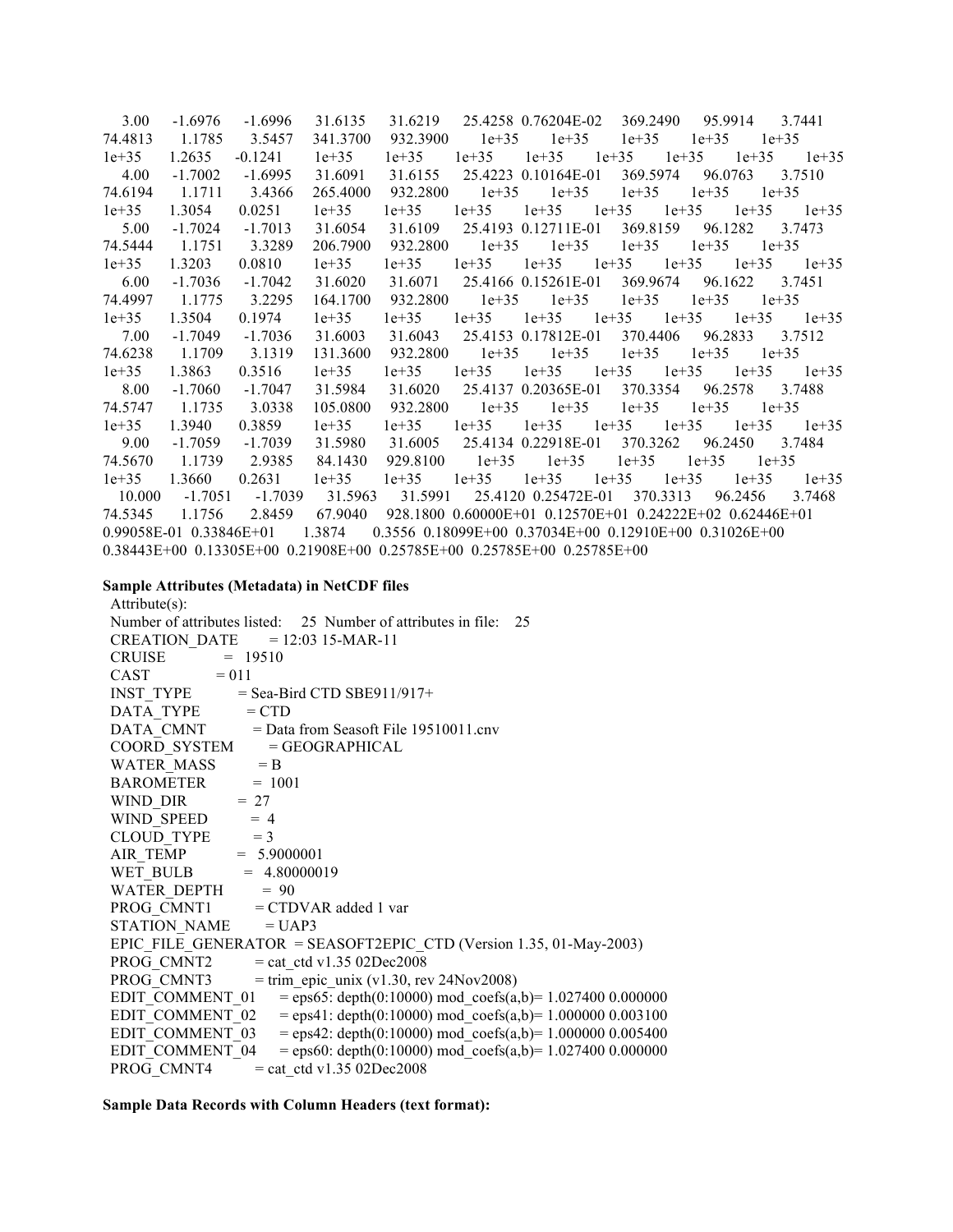cruise cast type station number station name ctd type yyyy-mm-dd hh:mm longitude [degrees east] latitude [degrees north] Bot. Depth [m] PRESSURE [dbar] TEMPERATURE [C] Secondary Temperature [C] SALINITY [PSU] SALINITY2 [PSU] SIGMA-T [kg m-3] DYNAMIC METERS [dyn-m] OXYGEN [umol/kg] OXYGEN [ml/l] OXYGEN %SAT [%]

TRANSMISSOMETER VOLTAGE 7 [Volts] Transmissometry [%] ATTENUATION [m-1]<br>Photosynthetic Active Radiation [uEin m-2 s-1] NISKIN BOTTLE NUMBER [] PHOSPHATE Photosynthetic Active Radiation [uEin m-2 s-1] NISKIN BOTTLE NUMBER [] PHOSPHATE [umol/kg] SILICATE [umol/kg] NITRATE [umol/kg] NITRITE [umol/kg] AMMONIUM [umol/kg] raw fluorometer Volts [Volts] CTD Chlorophyll-a factory calibration [ugrams/] ctd bottle upcast chlorophyll factory cal [ugrams/l] Chlorophyll-a total [ugrams/l] Welschmeyer Chlorophyll-a total [ugrams/l] Welschmeyer Chlorophyll-a Large Size Fraction [ugrams/l] Welschmeyer Chlorophyll-a Small [ugrams/l] Welschmeyer Chlorophyll-a Large Size Fraction [ugrams/l] Size Fraction [ugrams/l] Phaeopigments [ugrams/l] 6n195j 001 C 1 U1 Standard 2009-06-14 22:41 193.4493 54.24400 1224.0 0.000 5.609400 5.605900 -1.0e+1032.43260 -1.0e+10-1.0e+10-1.0e+10 7.373188 -1.0e+104.429900 93.38590 0.2738000 0.1000000E-11 -1.0e+10- 1.0e+10 -1.0e+10-1.0e+10-1.0e+10-1.0e+100.1069000 0.3582000 -1.0e+10-1.0e+10-1.0e+10-1.0e+10-  $1.0e+10 - 1.0e+10$ 6n195j 001 C 1 U1 Standard 2009-06-14 22:41 193.4493 54.24400 1224.0 1.000 5.609400 5.605900 -1.0e+1032.43260 -1.0e+10-1.0e+10-1.0e+10 7.373188 -1.0e+104.429900 93.38590 0.2738000 0.1000000E-11 -1.0e+10- 1.0e+10 -1.0e+10-1.0e+10-1.0e+10-1.0e+100.1069000 0.3582000 -1.0e+10-1.0e+10-1.0e+10-1.0e+10- 1.0e+10 -1.0e+10 6n195j 001 C 1 U1 Standard 2009-06-14 22:41 193.4493 54.24400 1224.0 2.000 5.609400 5.605900 -1.0e+1032.43260 -1.0e+10-1.0e+10-1.0e+10 7.373188 -1.0e+104.429900 93.38590 0.2738000 0.1000000E-11 -1.0e+10-  $1.0e+10 - 1.0e+10 - 1.0e+10 - 1.0e+10 - 1.0e+100.1069000$   $0.3582000$   $-1.0e+10 - 1.0e+10 - 1.0e+10 - 1.0e+10 - 1.0e+10$ 1.0e+10 -1.0e+10 6n195j 001 C 1 U1 Standard 2009-06-14 22:41 193.4493 54.24400 1224.0 3.000 5.609400 5.605900 -1.0e+1032.43260 -1.0e+10-1.0e+10-1.0e+10 7.373188 -1.0e+104.429900 93.38590 0.2738000 0.1000000E-11 0.1823203E+14 -1.0e+10-1.0e+10-1.0e+10-1.0e+10-1.0e+100.1069000 0.3582000 0.3292143 -1.0e+10-1.0e+10-1.0e+10-1.0e+10-1.0e+10 6n195j 001 C 1 U1 Standard 2009-06-14 22:41 193.4493 54.24400 1224.0 4.000 5.613000 5.612000 -1.0e+1032.43190 -1.0e+10-1.0e+10-1.0e+10 7.310115 -1.0e+104.438700 93.57400 0.2657000 0.1000000E-11 -1.0e+10- 1.0e+10 -1.0e+10-1.0e+10-1.0e+10-1.0e+100.9670000E-01 0.2576000 -1.0e+10-1.0e+10-1.0e+10-1.0e+10- 1.0e+10 -1.0e+10 6n195j 001 C 1 U1 Standard 2009-06-14 22:41 193.4493 54.24400 1224.0 5.000 5.613400 5.616100 -1.0e+1032.43170 -1.0e+10-1.0e+10-1.0e+10 7.305872 -1.0e+104.387000 92.46800 0.3133000 0.1000000E-11 -1.0e+10- 1.0e+10 -1.0e+10-1.0e+10-1.0e+10-1.0e+100.1018000 0.3079000 -1.0e+10-1.0e+10-1.0e+10-1.0e+10- 1.0e+10 -1.0e+10 6n195j 001 C 1 U1 Standard 2009-06-14 22:41 193.4493 54.24400 1224.0 6.000 5.638100 5.640600 -1.0e+1032.43020 -1.0e+10-1.0e+10-1.0e+10 7.301023 -1.0e+104.426500 93.31260 0.2769000 0.1000000E-11 -1.0e+10- 1.0e+10 -1.0e+10-1.0e+10-1.0e+10-1.0e+100.9810000E-01 0.2707000 -1.0e+10-1.0e+10-1.0e+10-1.0e+10- 1.0e+10 -1.0e+10 6n195j 001 C 1 U1 Standard 2009-06-14 22:41 193.4493 54.24400 1224.0 7.000 5.639400 5.637900 -1.0e+1032.43030 -1.0e+10-1.0e+10-1.0e+10 7.300242 -1.0e+104.432400 93.43970 0.2715000 0.1000000E-11 -1.0e+10- 1.0e+10 -1.0e+10-1.0e+10-1.0e+10-1.0e+100.1095000 0.3841000 -1.0e+10-1.0e+10-1.0e+10-1.0e+10-

1.0e+10 -1.0e+10

6n195j 001 C 1 U1 Standard 2009-06-14 22:41 193.4493 54.24400 1224.0 8.000 5.631900 5.611300 -1.0e+1032.43180 -1.0e+10-1.0e+10-1.0e+10 7.299092 -1.0e+104.444800 93.70360 0.2602000 0.1000000E-11 -1.0e+10- 1.0e+10 -1.0e+10-1.0e+10-1.0e+10-1.0e+100.1078000 0.3679000 -1.0e+10-1.0e+10-1.0e+10-1.0e+10- 1.0e+10 -1.0e+10